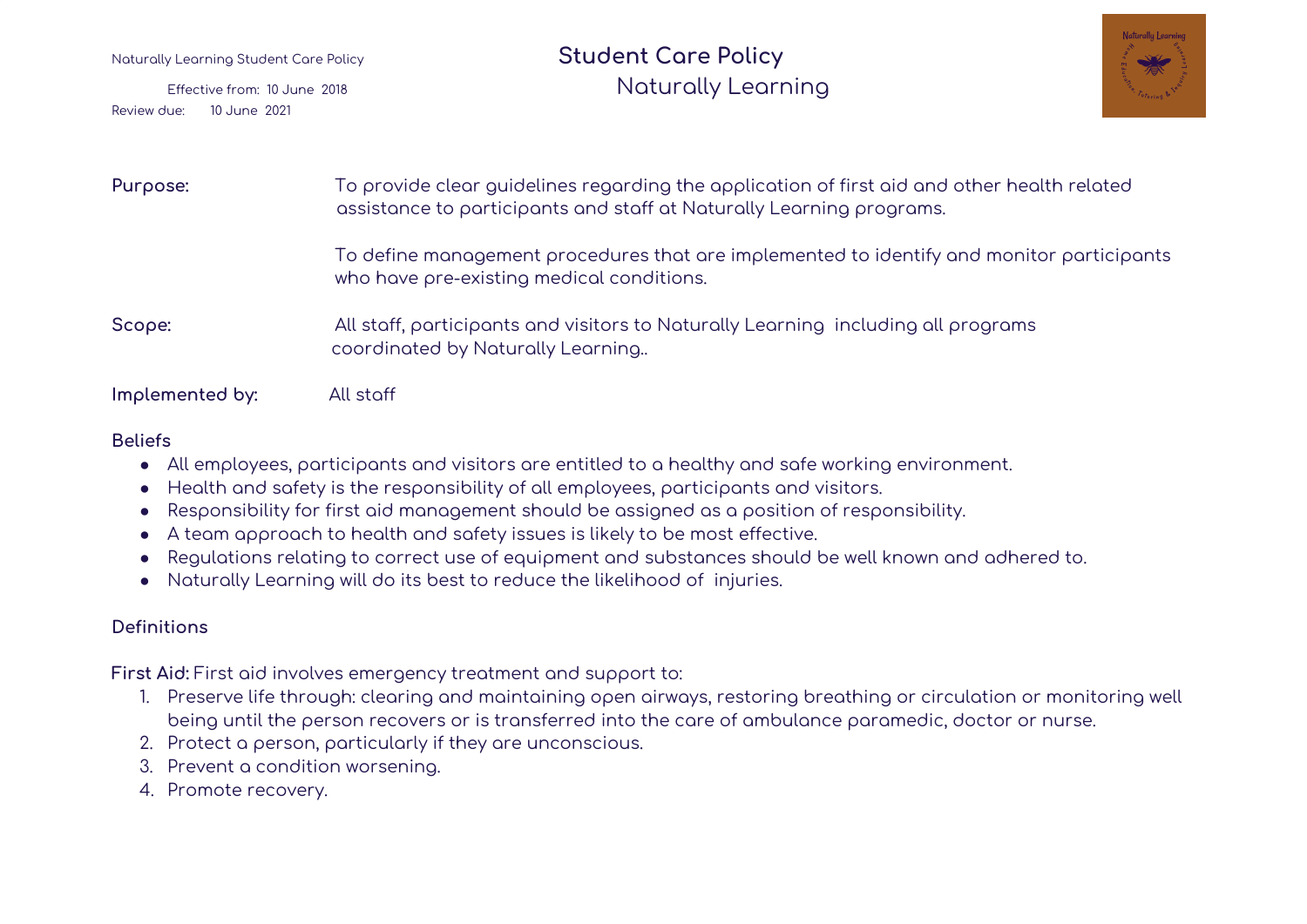# Naturally Learning Student Care Policy **Student Care Policy** Effective from: <sup>10</sup> June <sup>2018</sup> Naturally Learning



**Medical Care Plans:** A medical care plan is the collective term used throughout this policy for one of the following four plans:

- 1. An **ASCIA Action Plan for Anaphylaxis** is a student's anaphylaxis emergency response plan in a format approved by the Australasian Society of Clinical Immunology and Allergy and completed by the student's medical/health practitioner in consultation with the parents/guardians annually.
- 2. An **ASCIA Action for Plan for Allergic Reactions** is a student's Allergy Care plan in a format approved by the Australasian Society of Clinical Immunology and Allergy and completed by the student's medical/health practitioner in consultation with the parents/guardians annually. This plan only applies to people with mild/moderate allergies, who need to avoid certain allergens. For people with severe allergies (and at risk of anaphylaxis) use the ASCIA Action Plans for Anaphylaxis, which include adrenaline (epinephrine) autoinjector instructions.
- 3. An **Asthma Management Plan** is a student's Asthma Care plan in a format approved by the Asthma Foundation Victoria and completed by the student's medical/health practitioner in consultation with the parents/guardians annually.
- 4. A **Medication Consent Form and Medical Management Plan** is a plan in a form provided by Naturally Learning for students with any other identified health care need (i.e. other than Anaphylaxis, Asthma or Allergy) and/or where medication is to be administered. All medication is to be administered by the parent/guardian.

#### **Guidelines**

- Employees are to be trained to a level 2 first aid certificate (minimum) and with up-to-date CPR qualifications
- A qualified Level 2 staff member should be available to oversee the administration of first aid in Naturally Learning programs at all times.
- First aid kits will be available for use at all times.
- Participants who are ill or injured will be made comfortable until they are able to be collected by their parent/guardian.
- Any participants receiving care for illness or injury will be under the care of a staff member at all times.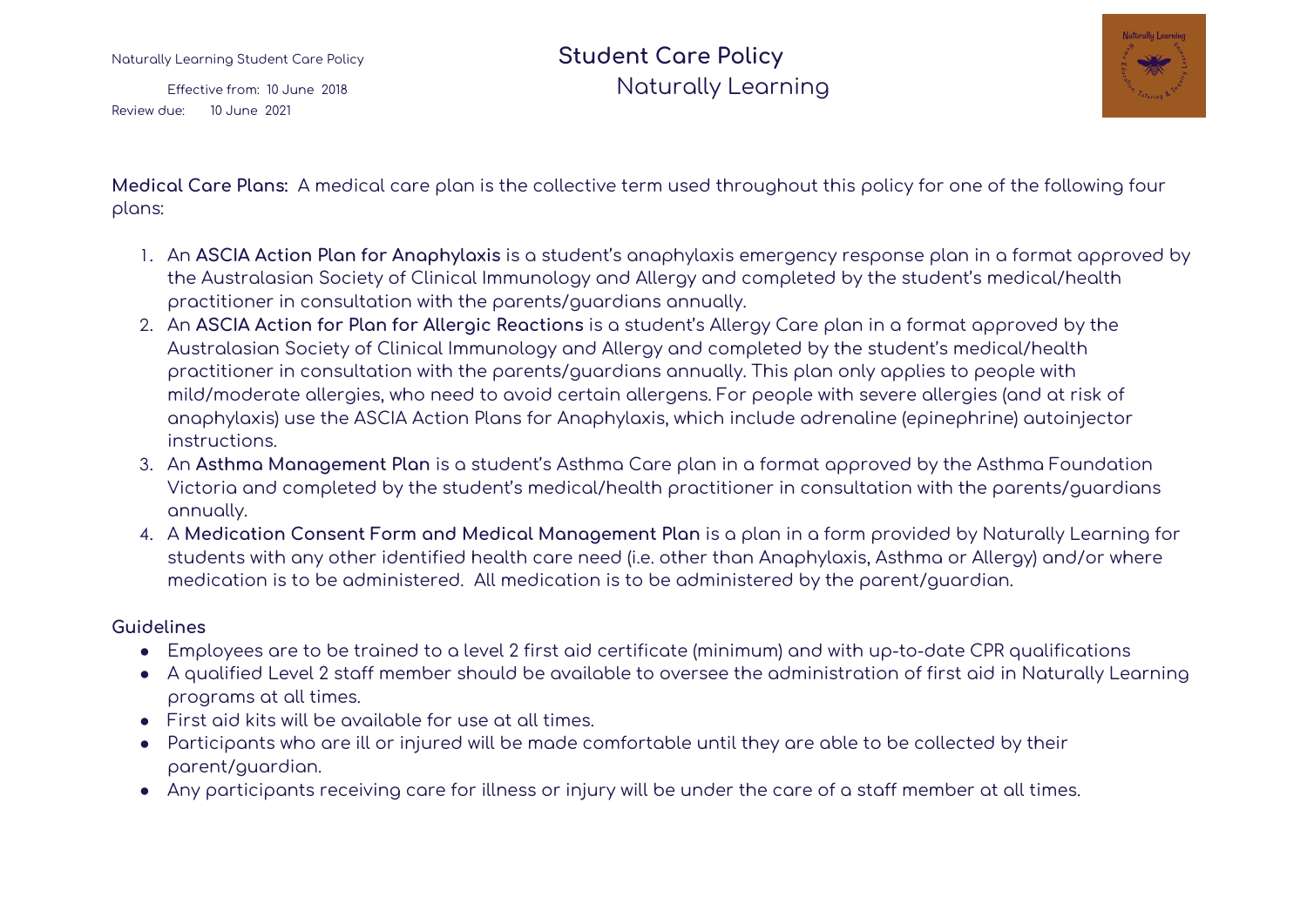# Naturally Learning Student Care Policy **Student Care Policy** Effective from: <sup>10</sup> June <sup>2018</sup> Naturally Learning



- A comprehensive supply of basic first aid materials will be available.
- A supply of protective disposable gloves will be available for use by staff.
- Any participant with injuries involving blood must be dealt with in such a way as to protect others from contact with blood.
- No medication will be administered to participants by Naturally Learning staff.
- Any significant injuries to a student's head, face, neck or back must be reported to parent or guardian.
- Accidents are to be investigated. This may result in modifications to a work or play area.
- Serious injuries, fatalities, or any incident that exposed a person to immediate risk to their health or safety must be reported to parents/guardians.
- Naturally Learning will be primarily responsible for first aid supplies and maintenance of equipment.
- The maintenance of accurate records of first aid for serious matters is essential.
- A current confidential 'Medical at Risk' and 'Asthma management Plan' will be maintained in the medical cabinet.

### **Implementation**

- All children must see a staff member to receive care for illness or injury.
- When any child receives a head injury, parents will be notified by either phone, text message or in person. Head injuries are recorded in the First Aid Incident Register.
- **If a participant is seriously injured or ill**:
	- 1. Render whatever assistance is considered essential for the participant's welfare.
	- 2. Secure patient don't leave alone if possible don't move if possible.
	- 3. Contact Ambulance.
	- 4. Contact parents if possible
- **Less serious cases:**
	- 1. Participants inform a staff member or adult on duty.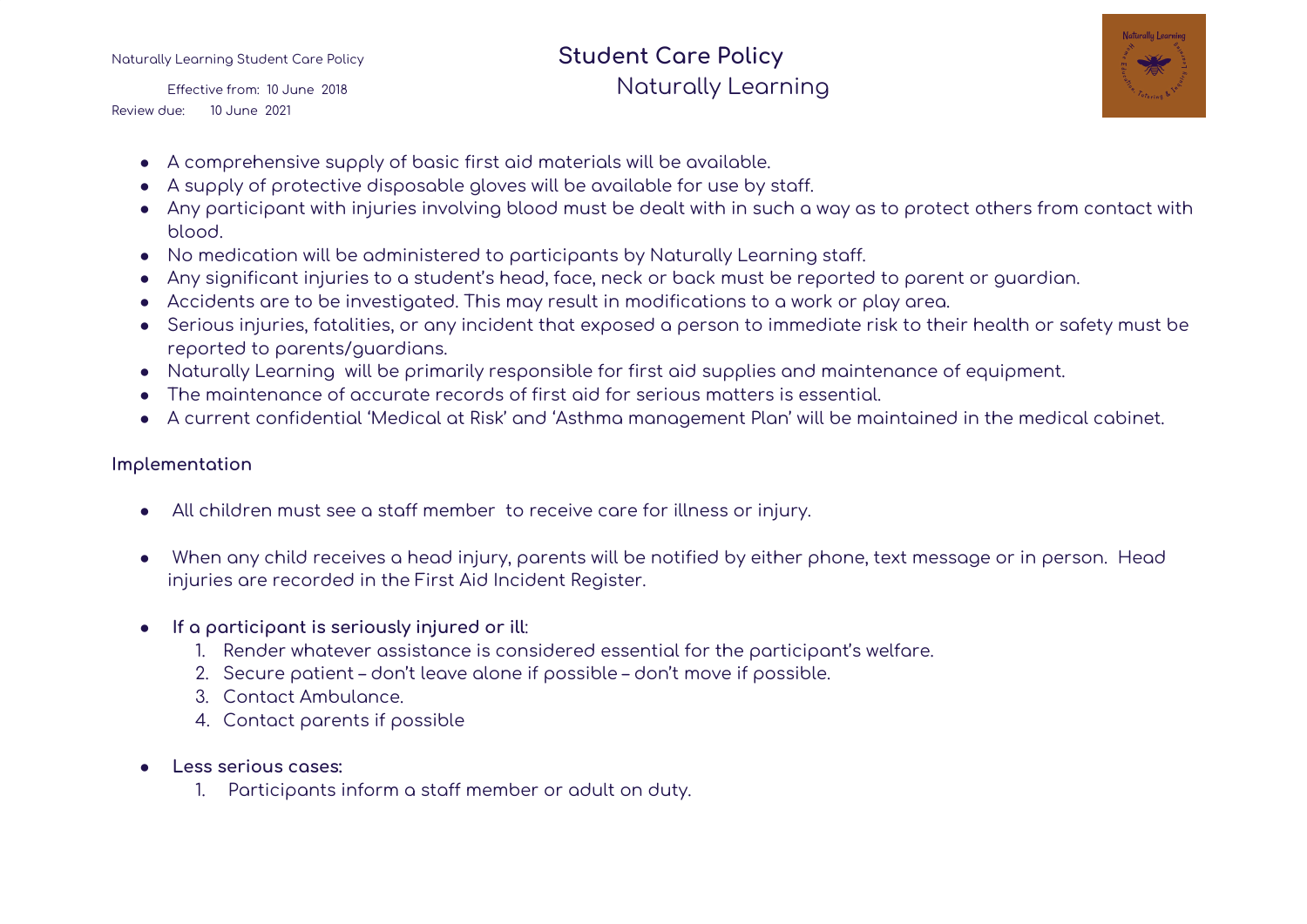Naturally Learning Student Care Policy **Student Care Policy** Effective from: <sup>10</sup> June <sup>2018</sup> Naturally Learning



2. Participants unable to return to programs will be supervised by a staff member until they can be collected by a parent or guardian.

### **Designated First Aid Officer**

The designated First Aid Officer should be a staff member with current first aid qualifications.

Naturally Learning will be responsible for auditing and maintaining first aid resources.

All staff should be made aware of the medical conditions of participants in their care by the parent or guardian.

#### **Participant Medical Records**

Upon enrolment, parents are required to complete the medical detail section of the enrolment form including providing any associated Medical Care Plans. Parents are reminded annually to update any medical information or Medical Care Plans and emergency contact details. A copy of participant medical records provided by parents will be kept by Naturally Learning.

#### **Known Medical Conditions**

Participants with known medical conditions are required to provide a completed Medical Care Plan as relevant for their condition, detailing a description of the condition, symptoms of deterioration of the condition, medical treatment if the condition deteriorates and any side effects of the medication affecting participants during Naturally Learning programs. The Medical Care Plan will also include the name, address and phone number of the child's medical practitioner and emergency contacts. Copies of the Medical Care Plan will be kept in the participant's file by Naturally Learning.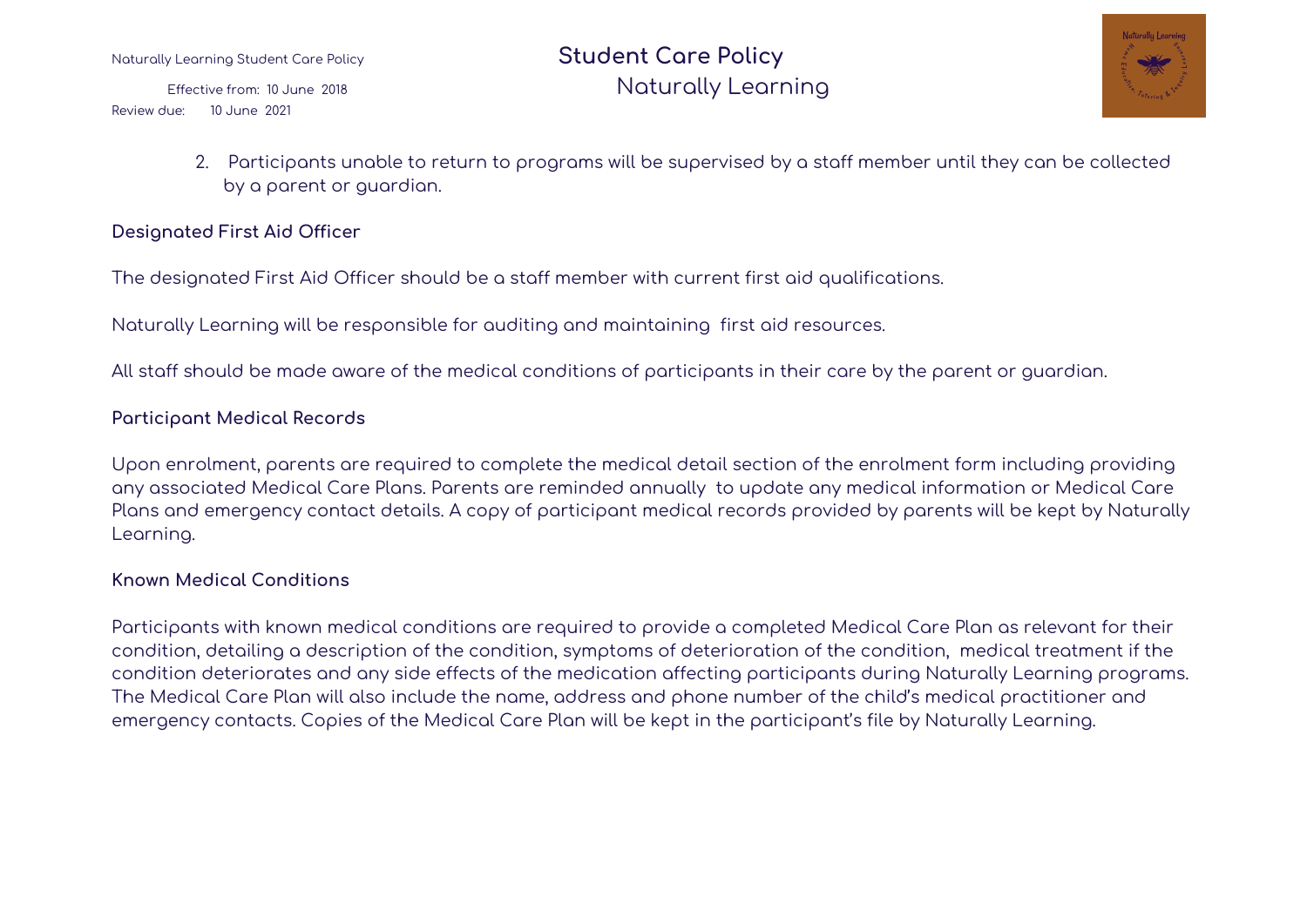#### **Participant Medication**

# Naturally Learning Student Care Policy **Student Care Policy** Effective from: <sup>10</sup> June <sup>2018</sup> Naturally Learning



Participants with long or short term medical conditions which require oral prescription drugs must have their medication administered by parents or guardians. Preference is for medication to be given outside program hours.:

● Paracetamol or any other non-prescription medication may be distributed to students with verbal consent of parent / guardian.

#### **Contagious Illnesses**

Parents have a responsibility to notify Naturally Learning if their child is diagnosed with a contagious illness. Naturally Learning will then notify parents of participants who:

- Have not undergone a complete immunisation program and may be susceptible; or
- Have reduced immune system capabilities due to their own medical conditions.

#### **Caring for Participants that Become Sick and Injured at Naturally Learning Programs**

While every effort will be taken to look after participants, parents are requested to keep sick children at home. If participants become ill during Naturally Learning programs, efforts will be made to advise the parents, either directly or via the emergency contacts listed on the participant's enrolment form, to come and collect the child.

If a participant is injured during Naturally Learning programs , staff at Naturally Learning will administer first aid and provide adequate treatment or transfer into the care of ambulance paramedic as required.

If a participant has received first aid during Naturally Learning programs, parents should be made aware by:

- Text message (for minor injuries / illness)
- Phone call (for serious injuries / illness)